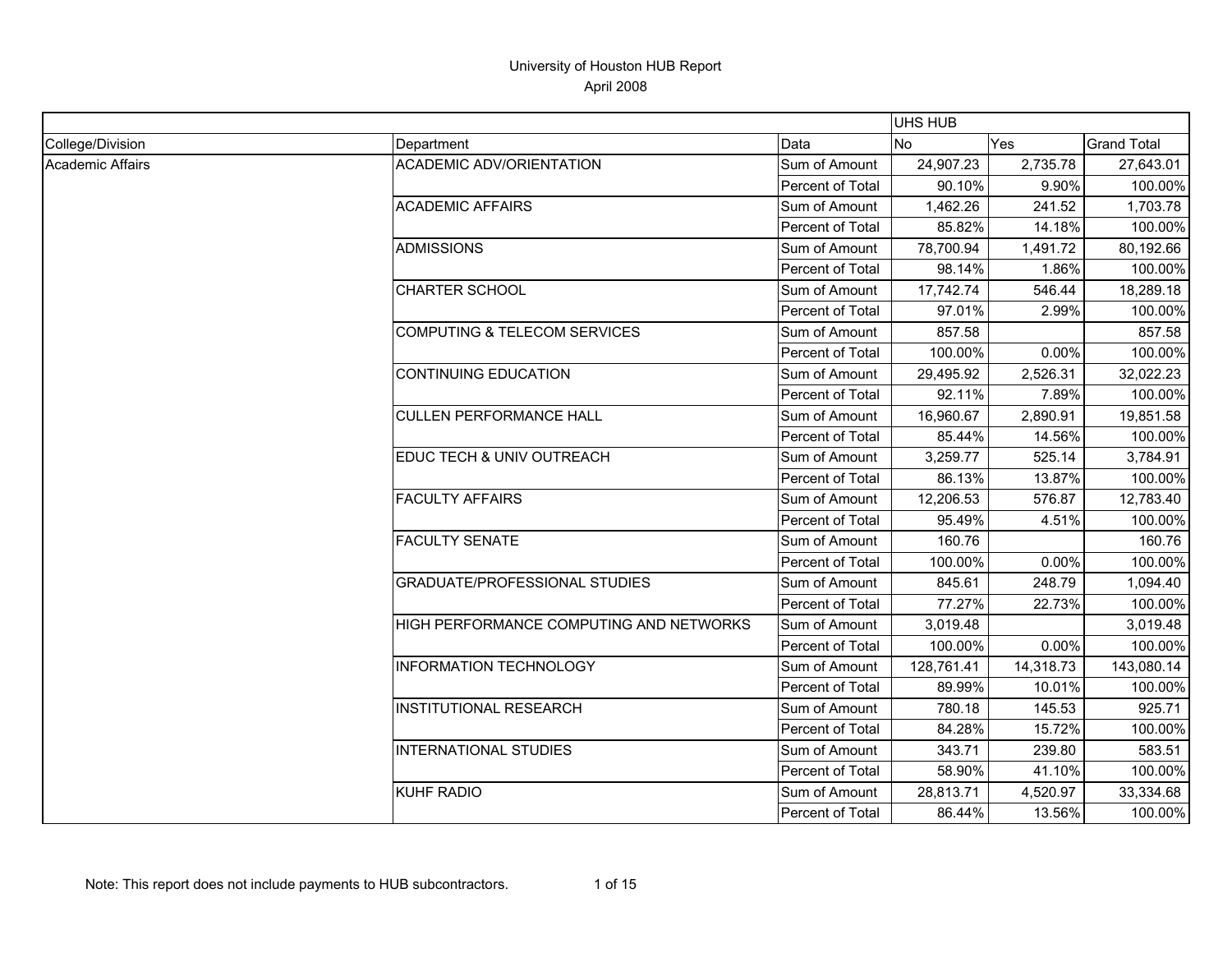|                                   |                                       |                         | <b>UHS HUB</b> |            |                    |
|-----------------------------------|---------------------------------------|-------------------------|----------------|------------|--------------------|
| College/Division                  | Department                            | Data                    | No             | Yes        | <b>Grand Total</b> |
| Academic Affairs                  | <b>KUHT TV</b>                        | Sum of Amount           | 55,491.20      | 3,594.46   | 59,085.66          |
|                                   |                                       | <b>Percent of Total</b> | 93.92%         | 6.08%      | 100.00%            |
|                                   | <b>MANAGEMENT INFORMATION SYSTEMS</b> | Sum of Amount           | 299,810.16     | 141,231.98 | 441,042.14         |
|                                   |                                       | Percent of Total        | 67.98%         | 32.02%     | 100.00%            |
|                                   | REGISTRATION AND ACADEMIC RECO        | Sum of Amount           | 27,630.90      | 1,974.46   | 29,605.36          |
|                                   |                                       | Percent of Total        | 93.33%         | 6.67%      | 100.00%            |
|                                   | <b>SCHOLARS COMMUNITY</b>             | Sum of Amount           | (740.49)       | 1,373.22   | 632.73             |
|                                   |                                       | Percent of Total        | $-117.03%$     | 217.03%    | 100.00%            |
|                                   | SCHOLARSHIPS AND FINANCIAL AID        | Sum of Amount           | 75,441.58      |            | 75,441.58          |
|                                   |                                       | Percent of Total        | 100.00%        | 0.00%      | 100.00%            |
|                                   | SECURITY AND DISASTER RECOVERY        | Sum of Amount           | 792.83         |            | 792.83             |
|                                   |                                       | Percent of Total        | 100.00%        | 0.00%      | 100.00%            |
|                                   | TECHNOLOGY SUPPORT SERVICES           | Sum of Amount           | 76,589.92      | 70,135.37  | 146,725.29         |
|                                   |                                       | Percent of Total        | 52.20%         | 47.80%     | 100.00%            |
|                                   | UNDERGRADUATE STUDIES                 | Sum of Amount           | 914.81         |            | 914.81             |
|                                   |                                       | Percent of Total        | 100.00%        | 0.00%      | 100.00%            |
| Academic Affairs Sum of Amount    |                                       |                         | 884,249.41     | 249,318.00 | 1,133,567.41       |
| Academic Affairs Percent of Total |                                       |                         | 78.01%         | 21.99%     | 100.00%            |
| Administration and Finance        | <b>ADMINISTRATION &amp; FINANCE</b>   | Sum of Amount           | 4,563.00       | 74.31      | 4,637.31           |
|                                   |                                       | Percent of Total        | 98.40%         | 1.60%      | 100.00%            |
|                                   | <b>AUXILIARY SERVICES</b>             | Sum of Amount           | 1,078.48       | 222.99     | 1,301.47           |
|                                   |                                       | Percent of Total        | 82.87%         | 17.13%     | 100.00%            |
|                                   | AVCIAVP-ADMINISTRATION                | Sum of Amount           | 7,218.29       | 2,732.60   | 9,950.89           |
|                                   |                                       | Percent of Total        | 72.54%         | 27.46%     | 100.00%            |
|                                   | <b>BUDGET</b>                         | Sum of Amount           | 219.87         | 3,338.46   | 3,558.33           |
|                                   |                                       | Percent of Total        | 6.18%          | 93.82%     | 100.00%            |
|                                   | <b>BUSINESS SERVICES</b>              | Sum of Amount           | 8,371.70       |            | 8,371.70           |
|                                   |                                       | Percent of Total        | 100.00%        | 0.00%      | 100.00%            |
|                                   | ENVIRONMENTAL HEALTH RISK MGMT        | Sum of Amount           | 6,215.70       | 1,082.93   | 7,298.63           |
|                                   |                                       | Percent of Total        | 85.16%         | 14.84%     | 100.00%            |
|                                   | <b>FACILITIES &amp; PLANNING</b>      | Sum of Amount           | 5,012,033.14   | 695,857.02 | 5,707,890.16       |
|                                   |                                       | Percent of Total        | 87.81%         | 12.19%     | 100.00%            |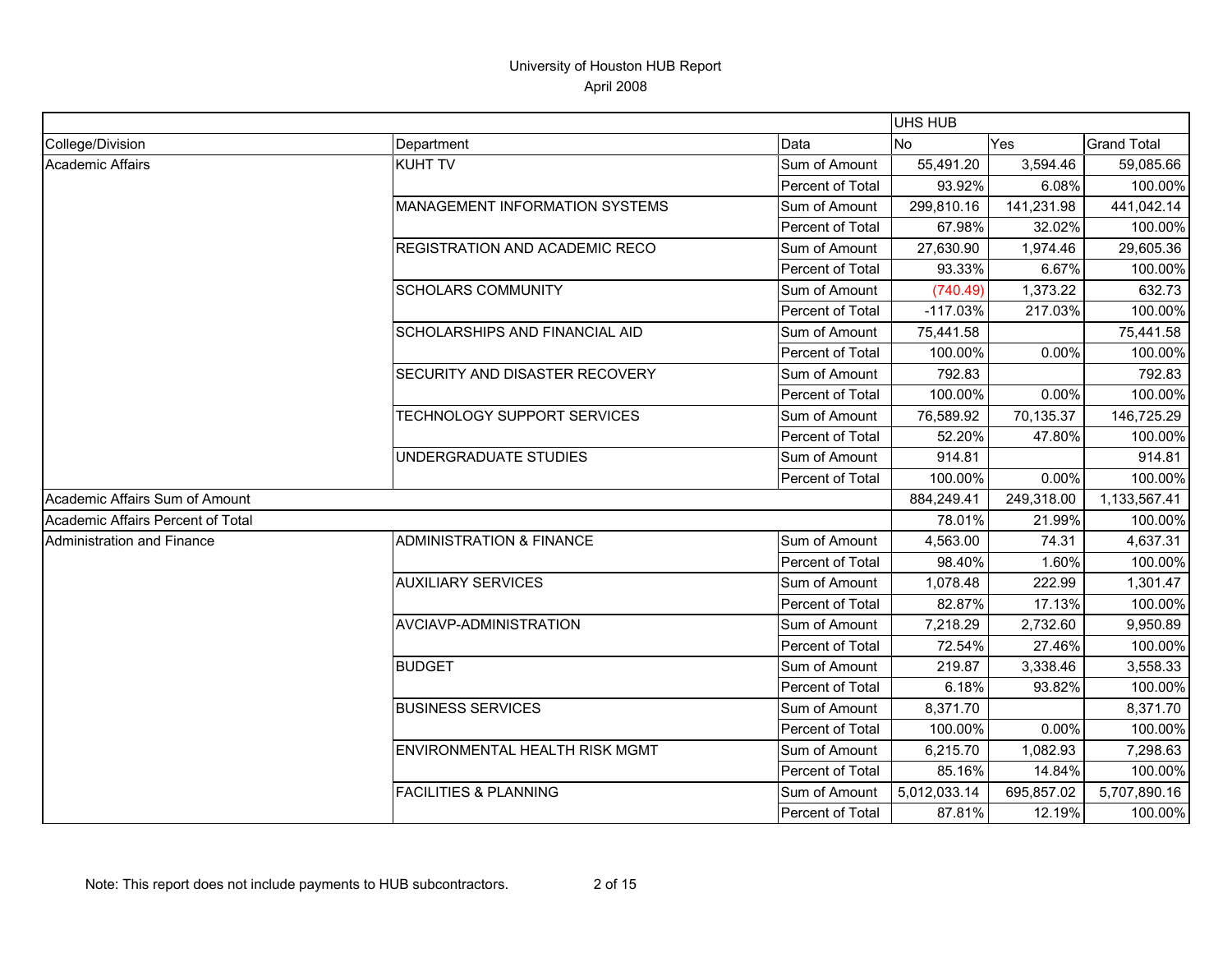|                            |                            |                  | UHS HUB    |           |                    |
|----------------------------|----------------------------|------------------|------------|-----------|--------------------|
| College/Division           | Department                 | Data             | No.        | Yes       | <b>Grand Total</b> |
| Administration and Finance | <b>FINANCE</b>             | Sum of Amount    | 72,541.60  | 3,985.74  | 76,527.34          |
|                            |                            | Percent of Total | 94.79%     | 5.21%     | 100.00%            |
|                            | <b>FINANCIAL REPORTING</b> | Sum of Amount    | 145.68     |           | 145.68             |
|                            |                            | Percent of Total | 100.00%    | 0.00%     | 100.00%            |
|                            | <b>HUMAN RESOURCES</b>     | Sum of Amount    | 2,135.09   | 218.70    | 2,353.79           |
|                            |                            | Percent of Total | 90.71%     | 9.29%     | 100.00%            |
|                            | ONE CARD PROGRAM           | Sum of Amount    | 10,265.64  | 305.94    | 10,571.58          |
|                            |                            | Percent of Total | 97.11%     | 2.89%     | 100.00%            |
|                            | PARKING & TRANSPORTATION   | Sum of Amount    | 169,142.80 | 569.83    | 169,712.63         |
|                            |                            | Percent of Total | 99.66%     | 0.34%     | 100.00%            |
|                            | PHY PLANT-ADMINISTRATION   | Sum of Amount    | 297,649.90 | 13,653.86 | 311,303.76         |
|                            |                            | Percent of Total | 95.61%     | 4.39%     | 100.00%            |
|                            | PHY PLANT-AUTOMOTIVE       | Sum of Amount    | 16,332.33  | 1,650.94  | 17,983.27          |
|                            |                            | Percent of Total | 90.82%     | 9.18%     | 100.00%            |
|                            | PHY PLANT-BLDG MAINT       | Sum of Amount    | 31,352.71  | 7,702.54  | 39,055.25          |
|                            |                            | Percent of Total | 80.28%     | 19.72%    | 100.00%            |
|                            | PHY PLANT-CUSTODIAL SVCS   | Sum of Amount    | 10,106.13  |           | 10,106.13          |
|                            |                            | Percent of Total | 100.00%    | 0.00%     | 100.00%            |
|                            | PHY PLANT-GROUNDS MAINT    | Sum of Amount    | 10,127.97  |           | 10,127.97          |
|                            |                            | Percent of Total | 100.00%    | 0.00%     | 100.00%            |
|                            | PHY PLANT-SOLID WASTE      | Sum of Amount    | 3,084.33   |           | 3,084.33           |
|                            |                            | Percent of Total | 100.00%    | 0.00%     | 100.00%            |
|                            | PHY PLANT-UTILITIES        | Sum of Amount    | 95,128.08  | 31,253.26 | 126,381.34         |
|                            |                            | Percent of Total | 75.27%     | 24.73%    | 100.00%            |
|                            | <b>POLICE</b>              | Sum of Amount    | 98,525.87  | 13,066.61 | 111,592.48         |
|                            |                            | Percent of Total | 88.29%     | 11.71%    | 100.00%            |
|                            | POSTAL SERVICES            | Sum of Amount    | 20,443.91  | 100.00    | 20,543.91          |
|                            |                            | Percent of Total | 99.51%     | 0.49%     | 100.00%            |
|                            | <b>PRINTING</b>            | Sum of Amount    | 5,104.56   | 257.05    | 5,361.61           |
|                            |                            | Percent of Total | 95.21%     | 4.79%     | 100.00%            |
|                            | STUDENT FINANCIAL SERVICES | Sum of Amount    | 19,587.76  | 5,672.13  | 25,259.89          |
|                            |                            | Percent of Total | 77.54%     | 22.46%    | 100.00%            |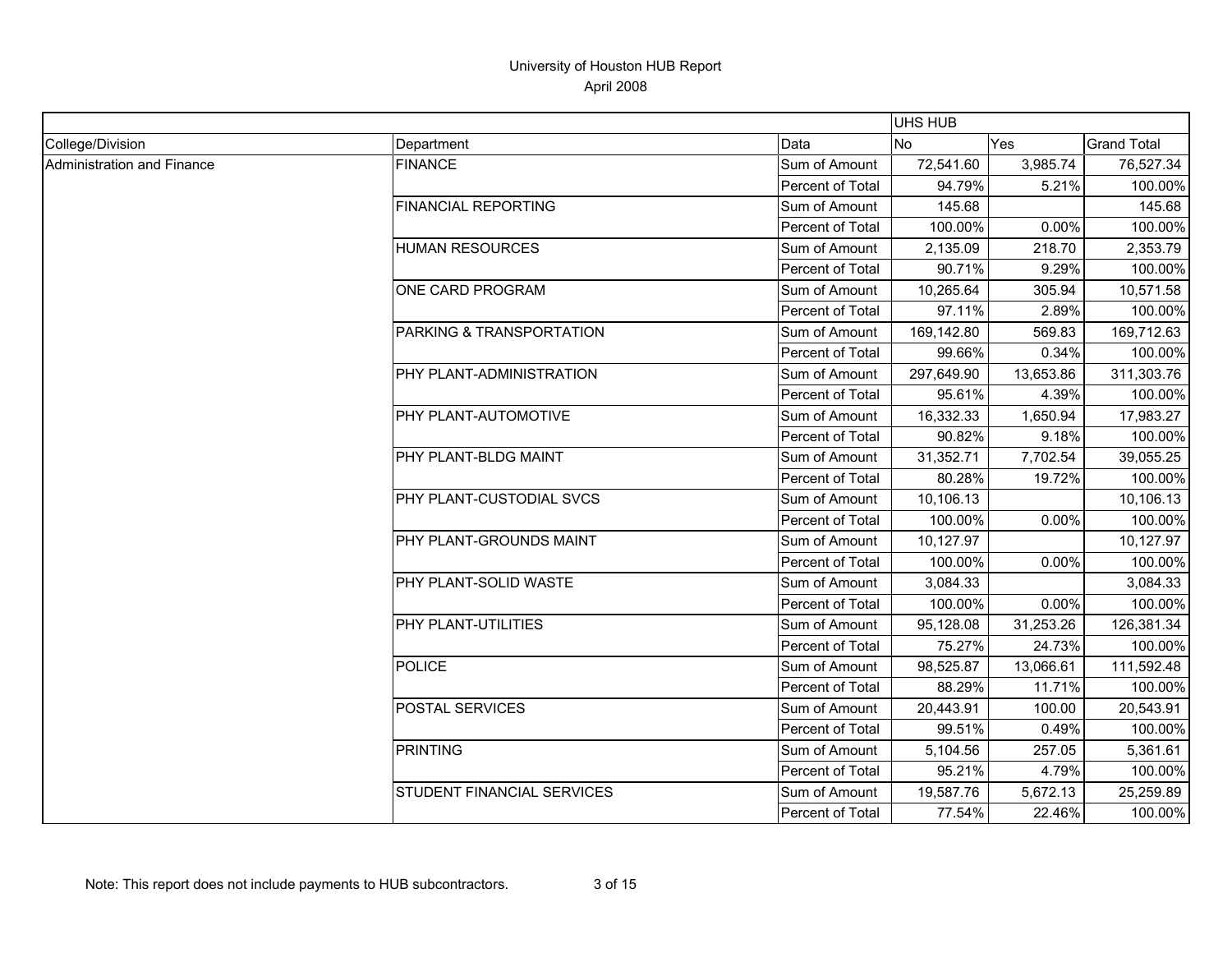|                                             |                                       |                  | UHS HUB      |            |                    |
|---------------------------------------------|---------------------------------------|------------------|--------------|------------|--------------------|
| College/Division                            | Department                            | Data             | N٥           | Yes        | <b>Grand Total</b> |
| Administration and Finance Sum of Amount    |                                       |                  | 5,901,374.54 | 781,744.91 | 6,683,119.45       |
| Administration and Finance Percent of Total |                                       |                  | 88.30%       | 11.70%     | 100.00%            |
| Architecture                                | DEAN, ARCHITECTURE                    | Sum of Amount    | 40,571.35    | 1,673.56   | 42,244.91          |
|                                             |                                       | Percent of Total | 96.04%       | 3.96%      | 100.00%            |
| Architecture Sum of Amount                  |                                       |                  | 40,571.35    | 1,673.56   | 42,244.91          |
| Architecture Percent of Total               |                                       |                  | 96.04%       | 3.96%      | 100.00%            |
| <b>Athletics</b>                            | <b>INTERCOLLEGIATE ATHLETICS</b>      | Sum of Amount    | 152,431.91   | 100,036.42 | 252,468.33         |
|                                             |                                       | Percent of Total | 60.38%       | 39.62%     | 100.00%            |
| Athletics Sum of Amount                     |                                       |                  | 152,431.91   | 100,036.42 | 252,468.33         |
| <b>Athletics Percent of Total</b>           |                                       |                  | 60.38%       | 39.62%     | 100.00%            |
| <b>Business Administration</b>              | ACCOUNTANCY AND TAXATION              | Sum of Amount    | 2,772.79     | 6,968.39   | 9,741.18           |
|                                             |                                       | Percent of Total | 28.46%       | 71.54%     | 100.00%            |
|                                             | <b>BAUER CAREER SERVICES CTR</b>      | Sum of Amount    | 7,505.45     | 298.12     | 7,803.57           |
|                                             |                                       | Percent of Total | 96.18%       | 3.82%      | 100.00%            |
|                                             | <b>BAUER COMMUNICATIONS</b>           | Sum of Amount    | 6,551.38     |            | 6,551.38           |
|                                             |                                       | Percent of Total | 100.00%      | 0.00%      | 100.00%            |
|                                             | CTR FOR ENTREPRENEURSHIP & INN        | Sum of Amount    | 6,199.09     | 1,649.08   | 7,848.17           |
|                                             |                                       | Percent of Total | 78.99%       | 21.01%     | 100.00%            |
|                                             | DEAN, BUSINESS ADMINISTRATION         | Sum of Amount    | 47,186.42    | 16,125.34  | 63,311.76          |
|                                             |                                       | Percent of Total | 74.53%       | 25.47%     | 100.00%            |
|                                             | <b>DECISION AND INFORMATION SCIEN</b> | Sum of Amount    | 518.82       | 243.25     | 762.07             |
|                                             |                                       | Percent of Total | 68.08%       | 31.92%     | 100.00%            |
|                                             | <b>EXECUTIVE DEGREE PROGRAMS</b>      | Sum of Amount    | 20,334.40    | 5,035.98   | 25,370.38          |
|                                             |                                       | Percent of Total | 80.15%       | 19.85%     | 100.00%            |
|                                             | <b>FINANCE-BUS ADMIN</b>              | Sum of Amount    | 657.11       | 1,706.28   | 2,363.39           |
|                                             |                                       | Percent of Total | 27.80%       | 72.20%     | 100.00%            |
|                                             | <b>GLOBAL ENERGY MGMT INST</b>        | Sum of Amount    | 2,192.23     |            | 2,192.23           |
|                                             |                                       | Percent of Total | 100.00%      | 0.00%      | 100.00%            |
|                                             | INFORMATION SYSTEMS RESEARCH C        | Sum of Amount    | 1,594.01     |            | 1,594.01           |
|                                             |                                       | Percent of Total | 100.00%      | 0.00%      | 100.00%            |
|                                             | <b>MANAGEMENT</b>                     | Sum of Amount    | 2,807.72     | 263.94     | 3,071.66           |
|                                             |                                       | Percent of Total | 91.41%       | 8.59%      | 100.00%            |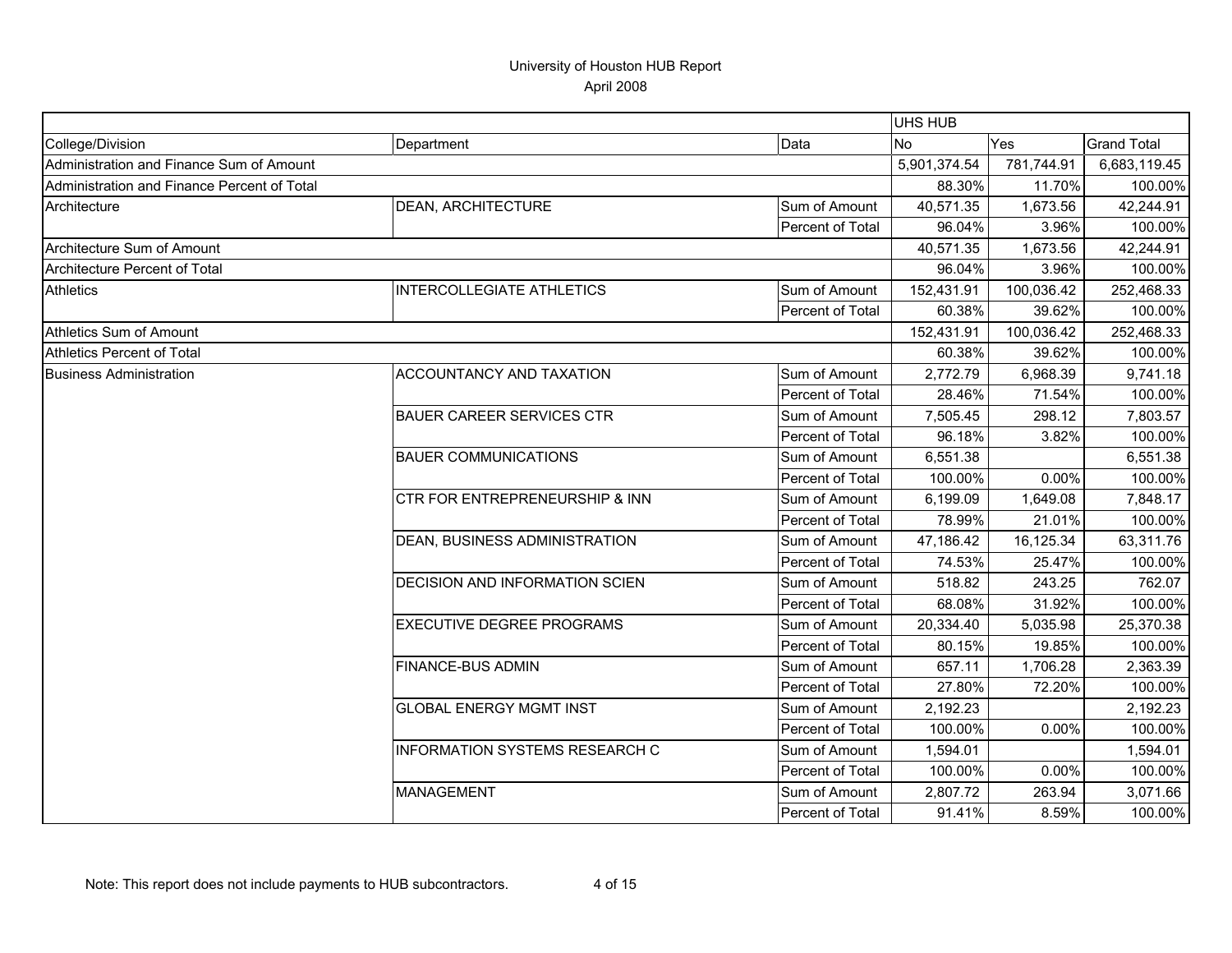|                                          |                                           |                  | UHS HUB    |           |                    |
|------------------------------------------|-------------------------------------------|------------------|------------|-----------|--------------------|
| College/Division                         | Department                                | Data             | No.        | Yes       | <b>Grand Total</b> |
| <b>Business Administration</b>           | MARKETING-BUS ADMIN                       | Sum of Amount    | 1,267.50   | 1,361.57  | 2,629.07           |
|                                          |                                           | Percent of Total | 48.21%     | 51.79%    | 100.00%            |
|                                          | <b>MBA STUDENT SERVICES CENTER</b>        | Sum of Amount    |            | 89.16     | 89.16              |
|                                          |                                           | Percent of Total | 0.00%      | 100.00%   | 100.00%            |
|                                          | <b>RESEARCH AND INSTR COMPUTING S</b>     | Sum of Amount    | 6,503.05   |           | 6,503.05           |
|                                          |                                           | Percent of Total | 100.00%    | 0.00%     | 100.00%            |
|                                          | SALES EXCELLENCE INSTITUTE                | Sum of Amount    | 29,819.36  |           | 29,819.36          |
|                                          |                                           | Percent of Total | 100.00%    | 0.00%     | 100.00%            |
|                                          | <b>SMALL BUSINESS DEV CENTER</b>          | Sum of Amount    | 9,628.87   | 12,484.76 | 22,113.63          |
|                                          |                                           | Percent of Total | 43.54%     | 56.46%    | 100.00%            |
|                                          | UNDERGRAD BUSINESS PROG                   | Sum of Amount    | 4,118.81   | 2,501.84  | 6,620.65           |
|                                          |                                           | Percent of Total | 62.21%     | 37.79%    | 100.00%            |
| Business Administration Sum of Amount    |                                           |                  | 149,657.01 | 48,727.71 | 198,384.72         |
| Business Administration Percent of Total |                                           |                  | 75.44%     | 24.56%    | 100.00%            |
| Chancellor/President                     | <b>AFFIRMATIVE ACTION</b>                 | Sum of Amount    | 288.59     |           | 288.59             |
|                                          |                                           | Percent of Total | 100.00%    | 0.00%     | 100.00%            |
|                                          | CONTRACTS ADMINISTRATION                  | Sum of Amount    | 3.97       | 172.24    | 176.21             |
|                                          |                                           | Percent of Total | 2.25%      | 97.75%    | 100.00%            |
|                                          | OFFICE OF SPECIAL EVENTS                  | Sum of Amount    | 19,982.33  | 834.87    | 20,817.20          |
|                                          |                                           | Percent of Total | 95.99%     | 4.01%     | 100.00%            |
|                                          | <b>PRESIDENT</b>                          | Sum of Amount    | 1,011.23   | 539.85    | 1,551.08           |
|                                          |                                           | Percent of Total | 65.20%     | 34.80%    | 100.00%            |
|                                          | <b>STAFF COUNCIL</b>                      | Sum of Amount    | 902.56     |           | 902.56             |
|                                          |                                           | Percent of Total | 100.00%    | 0.00%     | 100.00%            |
| Chancellor/President Sum of Amount       |                                           |                  | 22,188.68  | 1,546.96  | 23,735.64          |
| Chancellor/President Percent of Total    |                                           |                  | 93.48%     | 6.52%     | 100.00%            |
| Education                                | CENTER FOR INFO TECH IN EDUCATION         | Sum of Amount    | 12,826.86  | 19,318.59 | 32,145.45          |
|                                          |                                           | Percent of Total | 39.90%     | 60.10%    | 100.00%            |
|                                          | <b>CONSISTENCY MGMT &amp; COOP DISCIP</b> | Sum of Amount    | 16,468.74  | 4,808.66  | 21,277.40          |
|                                          |                                           | Percent of Total | 77.40%     | 22.60%    | 100.00%            |
|                                          | <b>CURRICULUM AND INSTRUCTION</b>         | Sum of Amount    | 21,460.90  | 1,310.60  | 22,771.50          |
|                                          |                                           | Percent of Total | 94.24%     | 5.76%     | 100.00%            |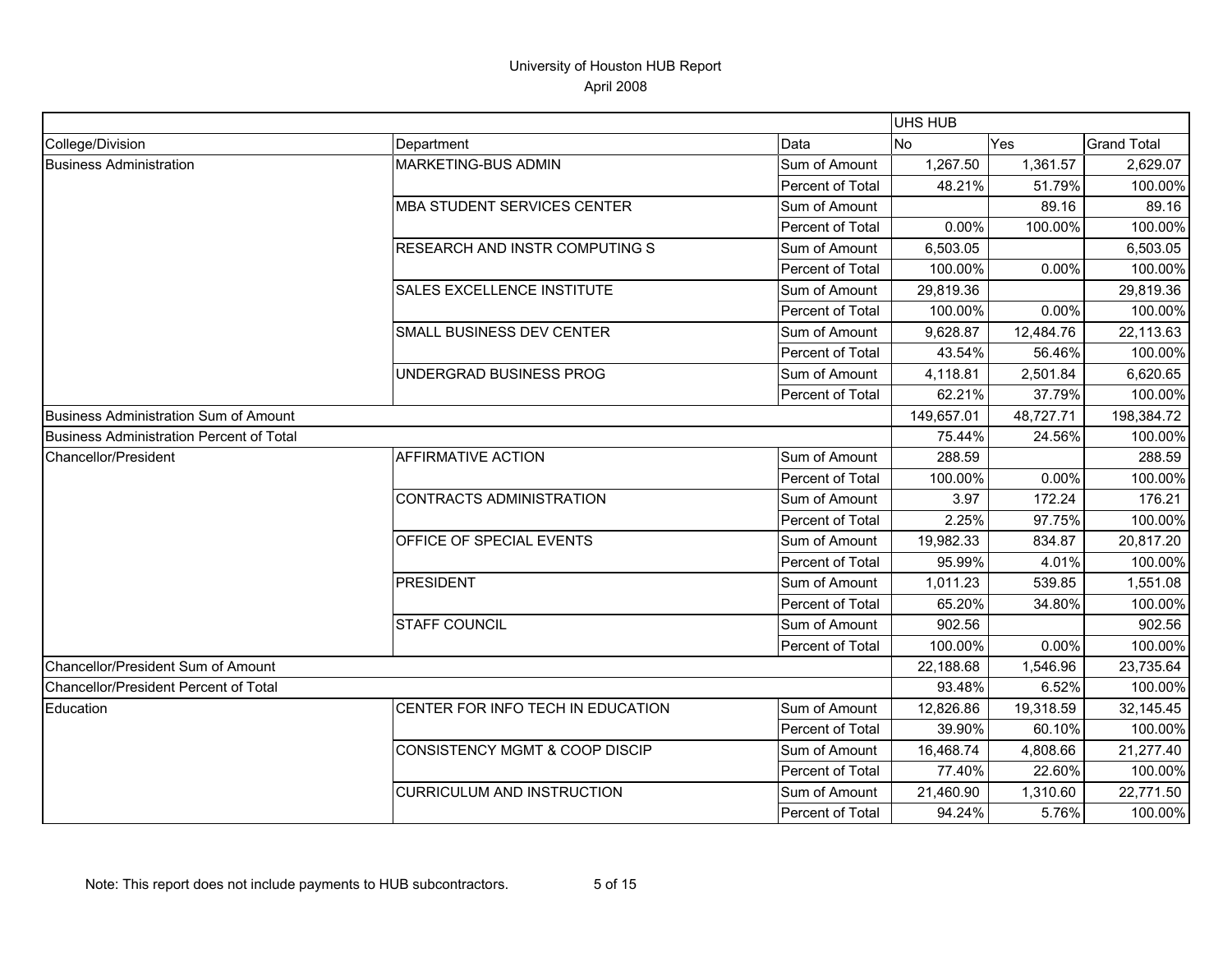|                                   |                                |                         | <b>UHS HUB</b> |            |                    |
|-----------------------------------|--------------------------------|-------------------------|----------------|------------|--------------------|
| College/Division                  | Department                     | Data                    | N <sub>0</sub> | <b>Yes</b> | <b>Grand Total</b> |
| Education                         | <b>DEAN, EDUCATION</b>         | Sum of Amount           | 13,680.39      | 3,748.16   | 17,428.55          |
|                                   |                                | Percent of Total        | 78.49%         | 21.51%     | 100.00%            |
|                                   | EDU. LEADERSHIP & CULTURAL STU | Sum of Amount           | 1,597.19       | 53.97      | 1,651.16           |
|                                   |                                | <b>Percent of Total</b> | 96.73%         | 3.27%      | 100.00%            |
|                                   | EDUCATIONAL PSYCHOLOGY         | Sum of Amount           | 6,094.02       | 976.71     | 7,070.73           |
|                                   |                                | Percent of Total        | 86.19%         | 13.81%     | 100.00%            |
|                                   | HEALTH AND HUMAN PERFORMANCE   | Sum of Amount           | 28,828.67      | 130.88     | 28,959.55          |
|                                   |                                | Percent of Total        | 99.55%         | 0.45%      | 100.00%            |
|                                   | HUMAN DEVELOPMENT LAB          | Sum of Amount           | 2,320.20       | 301.11     | 2,621.31           |
|                                   |                                | Percent of Total        | 88.51%         | 11.49%     | 100.00%            |
|                                   | INSTITUTE FOR URBAN EDUCATION  | Sum of Amount           | 1,907.47       | 1,233.57   | 3,141.04           |
|                                   |                                | Percent of Total        | 60.73%         | 39.27%     | 100.00%            |
|                                   | TEACHER EDUCATION AND CERTIFIC | Sum of Amount           | 2,190.00       | 1,801.16   | 3,991.16           |
|                                   |                                | Percent of Total        | 54.87%         | 45.13%     | 100.00%            |
| <b>Education Sum of Amount</b>    |                                |                         | 107,374.44     | 33,683.41  | 141,057.85         |
| <b>Education Percent of Total</b> |                                |                         | 76.12%         | 23.88%     | 100.00%            |
| Engineering                       | CENTER FOR NANOMAGNETIC SYSTEM | Sum of Amount           | 524.52         |            | 524.52             |
|                                   |                                | <b>Percent of Total</b> | 100.00%        | 0.00%      | 100.00%            |
|                                   | <b>CHEMICAL ENGINEERING</b>    | Sum of Amount           | 164,764.80     | 4,451.83   | 169,216.63         |
|                                   |                                | Percent of Total        | 97.37%         | 2.63%      | 100.00%            |
|                                   | <b>CIVIL ENGINEERING</b>       | Sum of Amount           | 19,565.16      | 1,611.33   | 21,176.49          |
|                                   |                                | Percent of Total        | 92.39%         | 7.61%      | 100.00%            |
|                                   | CTR FOR INNOVATIVE GROUTING    | Sum of Amount           | 294.80         | 66.24      | 361.04             |
|                                   |                                | Percent of Total        | 81.65%         | 18.35%     | 100.00%            |
|                                   | <b>DEAN, ENGINEERING</b>       | Sum of Amount           | 50,461.57      | 8,784.99   | 59,246.56          |
|                                   |                                | Percent of Total        | 85.17%         | 14.83%     | 100.00%            |
|                                   | <b>ELECTRICAL ENGINEERING</b>  | Sum of Amount           | 33,138.96      | 1,080.00   | 34,218.96          |
|                                   |                                | <b>Percent of Total</b> | 96.84%         | 3.16%      | 100.00%            |
|                                   | <b>ENGINEERING SERVICES</b>    | Sum of Amount           | 581.42         | 50.98      | 632.40             |
|                                   |                                | Percent of Total        | 91.94%         | 8.06%      | 100.00%            |
|                                   | <b>INDUSTRIAL ENGINEERING</b>  | Sum of Amount           | 6,408.22       | 439.66     | 6,847.88           |
|                                   |                                | Percent of Total        | 93.58%         | 6.42%      | 100.00%            |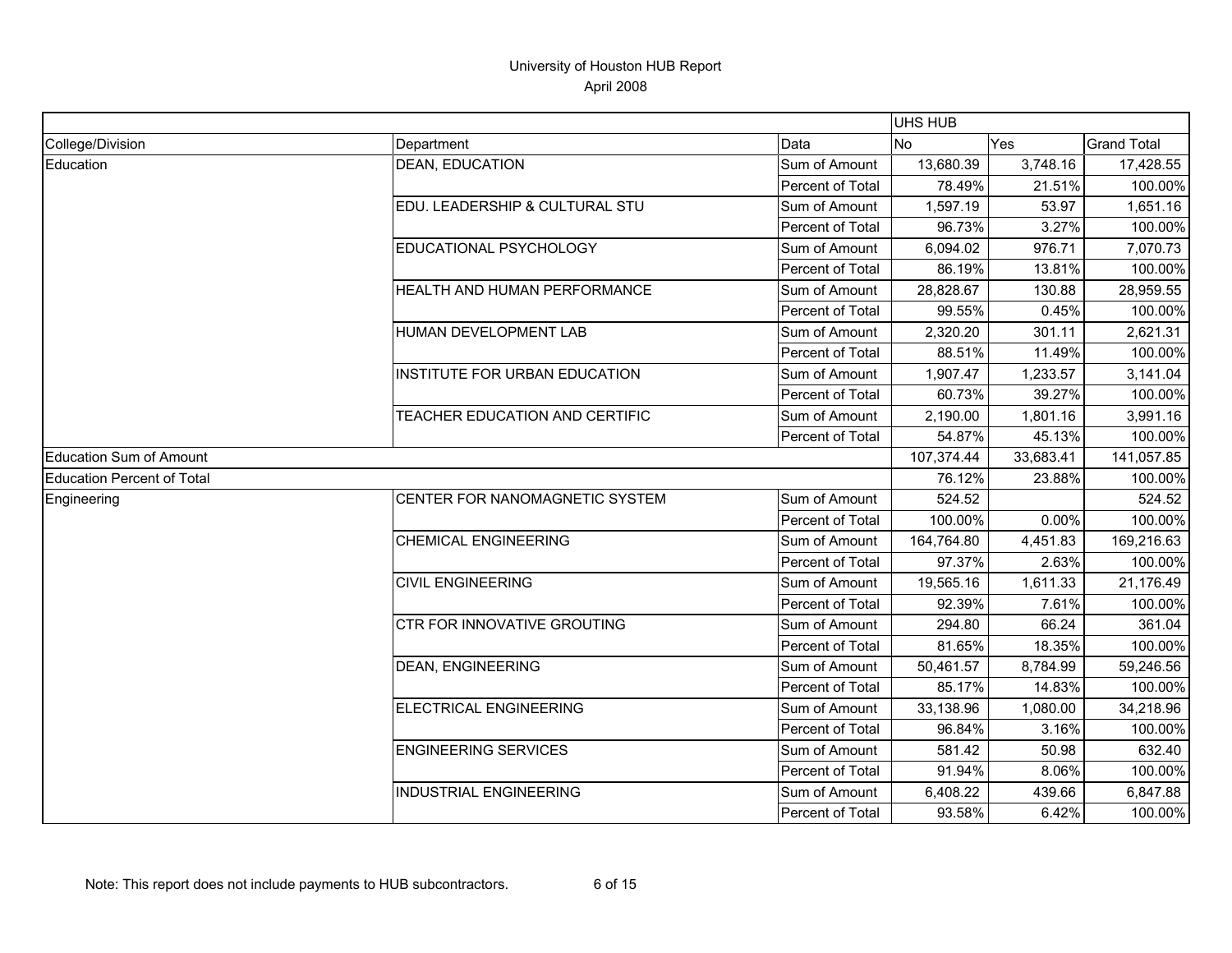|                                                  |                                   |                  | UHS HUB    |           |                    |
|--------------------------------------------------|-----------------------------------|------------------|------------|-----------|--------------------|
| College/Division                                 | Department                        | Data             | <b>No</b>  | Yes       | <b>Grand Total</b> |
| Engineering                                      | MECHANICAL ENGINEERING            | Sum of Amount    | 51,906.83  | 2,010.60  | 53,917.43          |
|                                                  |                                   | Percent of Total | 96.27%     | 3.73%     | 100.00%            |
|                                                  | <b>WIND ENERGY CENTER</b>         | Sum of Amount    | 35.78      | 326.90    | 362.68             |
|                                                  |                                   | Percent of Total | 9.87%      | 90.13%    | 100.00%            |
| <b>Engineering Sum of Amount</b>                 |                                   |                  | 327,682.06 | 18,822.53 | 346,504.59         |
| Engineering Percent of Total                     |                                   |                  | 94.57%     | 5.43%     | 100.00%            |
| Graduate College of Social Work                  | ADMISSIONS-GCSW                   | Sum of Amount    | 129.30     | 267.78    | 397.08             |
|                                                  |                                   | Percent of Total | 32.56%     | 67.44%    | 100.00%            |
|                                                  | <b>AMERICAN HUMANICS</b>          | Sum of Amount    | 938.00     |           | 938.00             |
|                                                  |                                   | Percent of Total | 100.00%    | 0.00%     | 100.00%            |
|                                                  | DEAN, SOCIAL WORK                 | Sum of Amount    | 4,883.27   | 520.46    | 5,403.73           |
|                                                  |                                   | Percent of Total | 90.37%     | 9.63%     | 100.00%            |
|                                                  | <b>FIELD OFFICE</b>               | Sum of Amount    | 154.05     | 247.12    | 401.17             |
|                                                  |                                   | Percent of Total | 38.40%     | 61.60%    | 100.00%            |
|                                                  | <b>OCP</b>                        | Sum of Amount    | 6,386.69   | 1,684.89  | 8,071.58           |
|                                                  |                                   | Percent of Total | 79.13%     | 20.87%    | 100.00%            |
|                                                  | <b>ODSPR</b>                      | Sum of Amount    | 1,478.31   | (78.32)   | 1,399.99           |
|                                                  |                                   | Percent of Total | 105.59%    | $-5.59%$  | 100.00%            |
|                                                  | PHD PROGRAM                       | Sum of Amount    | 481.71     |           | 481.71             |
|                                                  |                                   | Percent of Total | 100.00%    | 0.00%     | 100.00%            |
| Graduate College of Social Work Sum of Amount    |                                   |                  | 14,451.33  | 2,641.93  | 17,093.26          |
| Graduate College of Social Work Percent of Total |                                   |                  | 84.54%     | 15.46%    | 100.00%            |
| <b>Honors College</b>                            | DEAN, HONORS COLLEGE              | Sum of Amount    | 11,134.47  | 2,747.16  | 13,881.63          |
|                                                  |                                   | Percent of Total | 80.21%     | 19.79%    | 100.00%            |
|                                                  | <b>HOUSTON TEACHERS INSTITUTE</b> | Sum of Amount    | 846.82     |           | 846.82             |
|                                                  |                                   | Percent of Total | 100.00%    | 0.00%     | 100.00%            |
| Honors College Sum of Amount                     |                                   |                  | 11,981.29  | 2,747.16  | 14,728.45          |
| Honors College Percent of Total                  |                                   |                  | 81.35%     | 18.65%    | 100.00%            |
| Hotel and Restaurant Management                  | DEAN, HOTEL & RESTAURANT MANAG    | Sum of Amount    | 14,211.76  | 4,539.84  | 18,751.60          |
|                                                  |                                   | Percent of Total | 75.79%     | 24.21%    | 100.00%            |
|                                                  | HOTEL AND RESTAURANT MANAGEMEN    | Sum of Amount    | 338,944.02 | 3,522.60  | 342,466.62         |
|                                                  |                                   | Percent of Total | 98.97%     | 1.03%     | 100.00%            |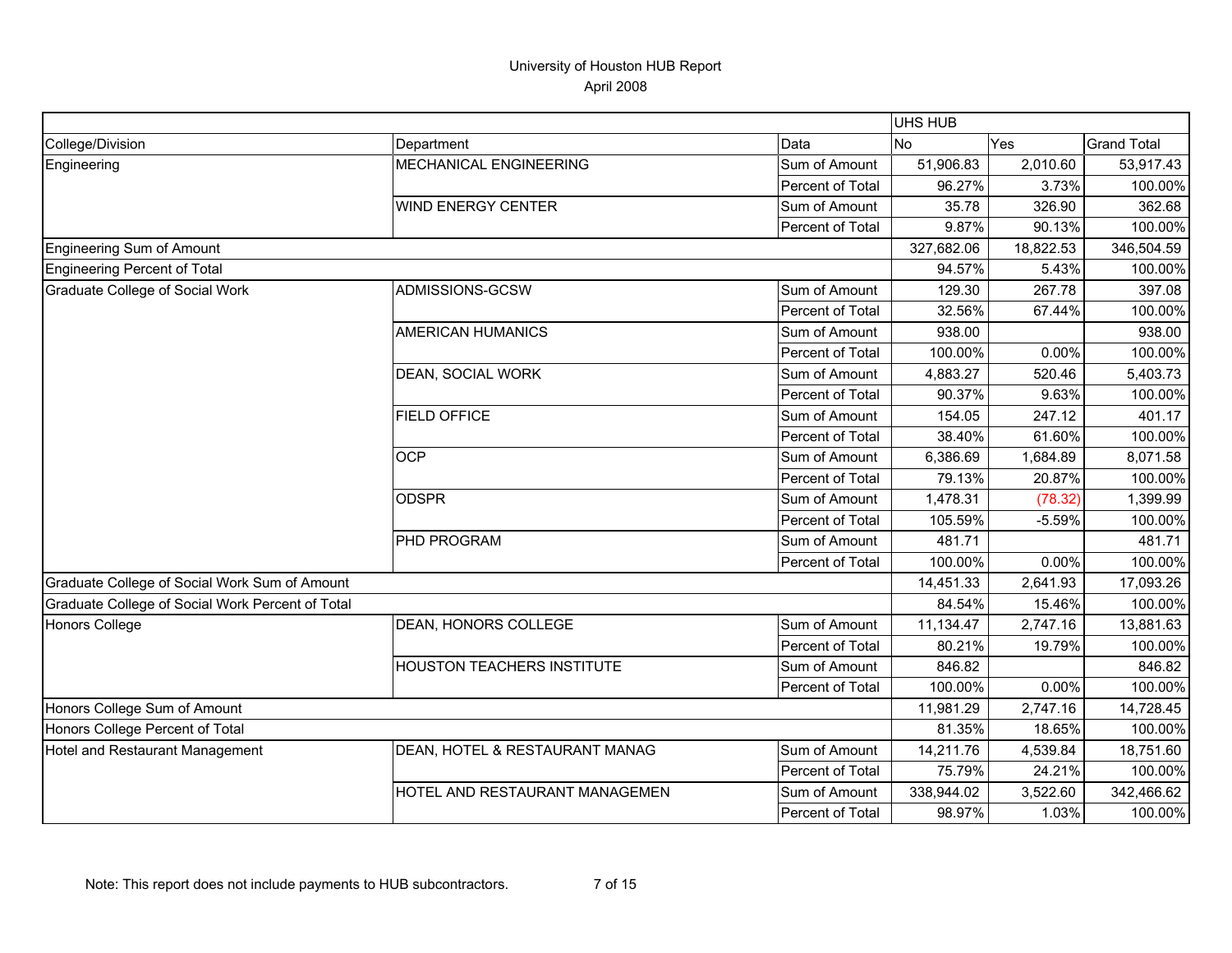|                                                  |                               |                  | <b>UHS HUB</b> |          |                    |
|--------------------------------------------------|-------------------------------|------------------|----------------|----------|--------------------|
| College/Division                                 | Department                    | Data             | <b>No</b>      | Yes      | <b>Grand Total</b> |
| Hotel and Restaurant Management Sum of Amount    |                               |                  | 353, 155.78    | 8,062.44 | 361,218.22         |
| Hotel and Restaurant Management Percent of Total |                               | 97.77%           | 2.23%          | 100.00%  |                    |
| Law Center                                       | <b>BLAKELEY INSTITUTE</b>     | Sum of Amount    | 5,121.29       | 271.94   | 5,393.23           |
|                                                  |                               | Percent of Total | 94.96%         | 5.04%    | 100.00%            |
|                                                  | <b>BUSINESS SERVICES, LAW</b> | Sum of Amount    | 23,692.24      | 723.79   | 24,416.03          |
|                                                  |                               | Percent of Total | 97.04%         | 2.96%    | 100.00%            |
|                                                  | CAREER SERVICES, LAW          | Sum of Amount    | 3,589.19       | 1,040.18 | 4,629.37           |
|                                                  |                               | Percent of Total | 77.53%         | 22.47%   | 100.00%            |
|                                                  | DEAN, LAW                     | Sum of Amount    | 8,724.88       | 291.51   | 9,016.39           |
|                                                  |                               | Percent of Total | 96.77%         | 3.23%    | 100.00%            |
|                                                  | <b>EXTERNAL AFFAIRS, LAW</b>  | Sum of Amount    |                | 688.97   | 688.97             |
|                                                  |                               | Percent of Total | 0.00%          | 100.00%  | 100.00%            |
|                                                  | <b>FACILITIES, LAW</b>        | Sum of Amount    | 4,888.10       | 278.68   | 5,166.78           |
|                                                  |                               | Percent of Total | 94.61%         | 5.39%    | 100.00%            |
|                                                  | FACULTY SUPPORT LAW           | Sum of Amount    | 23.52          | 120.31   | 143.83             |
|                                                  |                               | Percent of Total | 16.35%         | 83.65%   | 100.00%            |
|                                                  | HEALTH LAW & POLICY INSTITUTE | Sum of Amount    | 17.95          |          | 17.95              |
|                                                  |                               | Percent of Total | 100.00%        | 0.00%    | 100.00%            |
|                                                  | LAW INFORMATION TECHNOLOGY    | Sum of Amount    | 12,968.23      |          | 12,968.23          |
|                                                  |                               | Percent of Total | 100.00%        | 0.00%    | 100.00%            |
|                                                  | <b>LAW LIBRARY</b>            | Sum of Amount    | 10,007.67      | 75.09    | 10,082.76          |
|                                                  |                               | Percent of Total | 99.26%         | 0.74%    | 100.00%            |
|                                                  | LEGAL AID CLINIC, LAW         | Sum of Amount    |                | 60.60    | 60.60              |
|                                                  |                               | Percent of Total | 0.00%          | 100.00%  | 100.00%            |
|                                                  | LEGAL RESEARCH & WRITING, LAW | Sum of Amount    |                | 1,038.51 | 1,038.51           |
|                                                  |                               | Percent of Total | 0.00%          | 100.00%  | 100.00%            |
|                                                  | PUBLIC RELS & MARKETING, LAW  | Sum of Amount    | 5,167.50       |          | 5,167.50           |
|                                                  |                               | Percent of Total | 100.00%        | 0.00%    | 100.00%            |
|                                                  | STUDENT ORGANIZATION, LAW     | Sum of Amount    | 4,882.78       |          | 4,882.78           |
|                                                  |                               | Percent of Total | 100.00%        | 0.00%    | 100.00%            |
|                                                  | STUDENT SERVICES, LAW         | Sum of Amount    | 29,870.74      | 5,888.11 | 35,758.85          |
|                                                  |                               | Percent of Total | 83.53%         | 16.47%   | 100.00%            |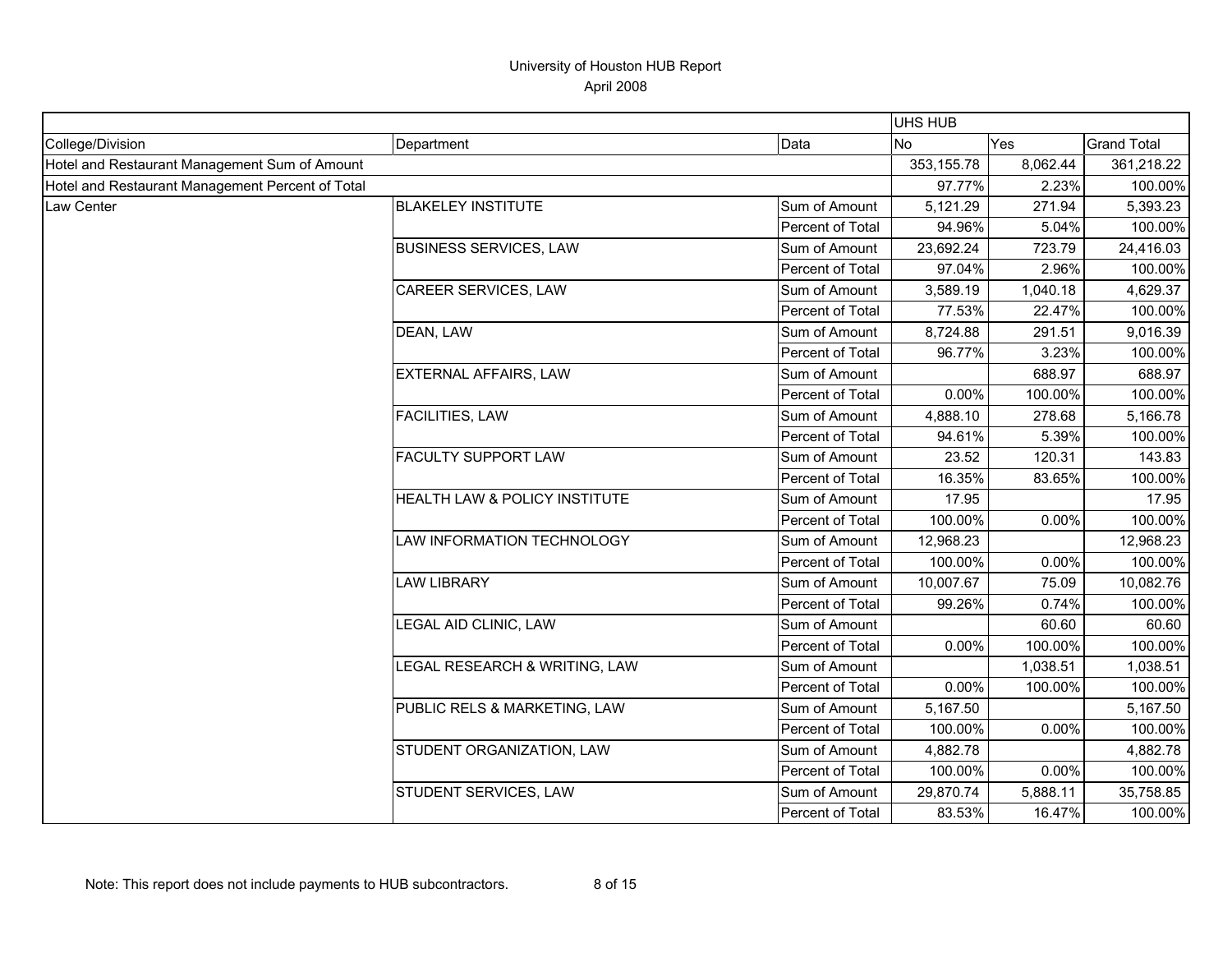|                                         |                                  |                         | <b>UHS HUB</b> |           |                    |
|-----------------------------------------|----------------------------------|-------------------------|----------------|-----------|--------------------|
| College/Division                        | Department                       | Data                    | No             | Yes       | <b>Grand Total</b> |
| Law Center Sum of Amount                |                                  |                         | 108,954.09     | 10,477.69 | 119,431.78         |
| Law Center Percent of Total             |                                  |                         | 91.23%         | 8.77%     | 100.00%            |
| <b>Liberal Arts and Social Sciences</b> | <b>AEROSPACE STUDIES</b>         | Sum of Amount           | 473.86         | 136.50    | 610.36             |
|                                         |                                  | Percent of Total        | 77.64%         | 22.36%    | 100.00%            |
|                                         | AFRICAN-AMERICAN STUDIES         | Sum of Amount           | 1,570.97       | 1,069.58  | 2,640.55           |
|                                         |                                  | Percent of Total        | 59.49%         | 40.51%    | 100.00%            |
|                                         | <b>ANTHROPOLOGY</b>              | Sum of Amount           |                | 567.70    | 567.70             |
|                                         |                                  | Percent of Total        | 0.00%          | 100.00%   | 100.00%            |
|                                         | <b>ART</b>                       | Sum of Amount           | 6,295.53       | 4,370.18  | 10,665.71          |
|                                         |                                  | Percent of Total        | 59.03%         | 40.97%    | 100.00%            |
|                                         | <b>ARTE PUBLICO</b>              | Sum of Amount           | 29,077.73      | 865.06    | 29,942.79          |
|                                         |                                  | Percent of Total        | 97.11%         | 2.89%     | 100.00%            |
|                                         | <b>BAND</b>                      | Sum of Amount           | 404.49         |           | 404.49             |
|                                         |                                  | Percent of Total        | 100.00%        | 0.00%     | 100.00%            |
|                                         | <b>BLAFFER GALLERY</b>           | Sum of Amount           | 14,289.62      | 501.25    | 14,790.87          |
|                                         |                                  | Percent of Total        | 96.61%         | 3.39%     | 100.00%            |
|                                         | CENTER FOR PUBLIC POLICY         | Sum of Amount           | 29,323.72      | 6,277.26  | 35,600.98          |
|                                         |                                  | <b>Percent of Total</b> | 82.37%         | 17.63%    | 100.00%            |
|                                         | <b>COMMUNICATION</b>             | Sum of Amount           | 20,577.25      | 1,719.64  | 22,296.89          |
|                                         |                                  | Percent of Total        | 92.29%         | 7.71%     | 100.00%            |
|                                         | <b>COMMUNICATIONS DISORDERS</b>  | Sum of Amount           | 4,862.43       | 441.69    | 5,304.12           |
|                                         |                                  | Percent of Total        | 91.67%         | 8.33%     | 100.00%            |
|                                         | <b>CWMCA CENTER FOR THE ARTS</b> | Sum of Amount           | 23,727.07      | 196.48    | 23,923.55          |
|                                         |                                  | Percent of Total        | 99.18%         | 0.82%     | 100.00%            |
|                                         | DEAN, LIBERAL ARTS & SOC SCI     | Sum of Amount           | 10,739.01      | 5,452.62  | 16,191.63          |
|                                         |                                  | Percent of Total        | 66.32%         | 33.68%    | 100.00%            |
|                                         | <b>ECONOMICS</b>                 | Sum of Amount           | 1,447.56       | 1,071.72  | 2,519.28           |
|                                         |                                  | Percent of Total        | 57.46%         | 42.54%    | 100.00%            |
|                                         | <b>ENGLISH</b>                   | Sum of Amount           | 4,558.79       | 15,110.10 | 19,668.89          |
|                                         |                                  | Percent of Total        | 23.18%         | 76.82%    | 100.00%            |
|                                         | <b>HISTORY</b>                   | Sum of Amount           | 10,295.34      | 2,673.71  | 12,969.05          |
|                                         |                                  | Percent of Total        | 79.38%         | 20.62%    | 100.00%            |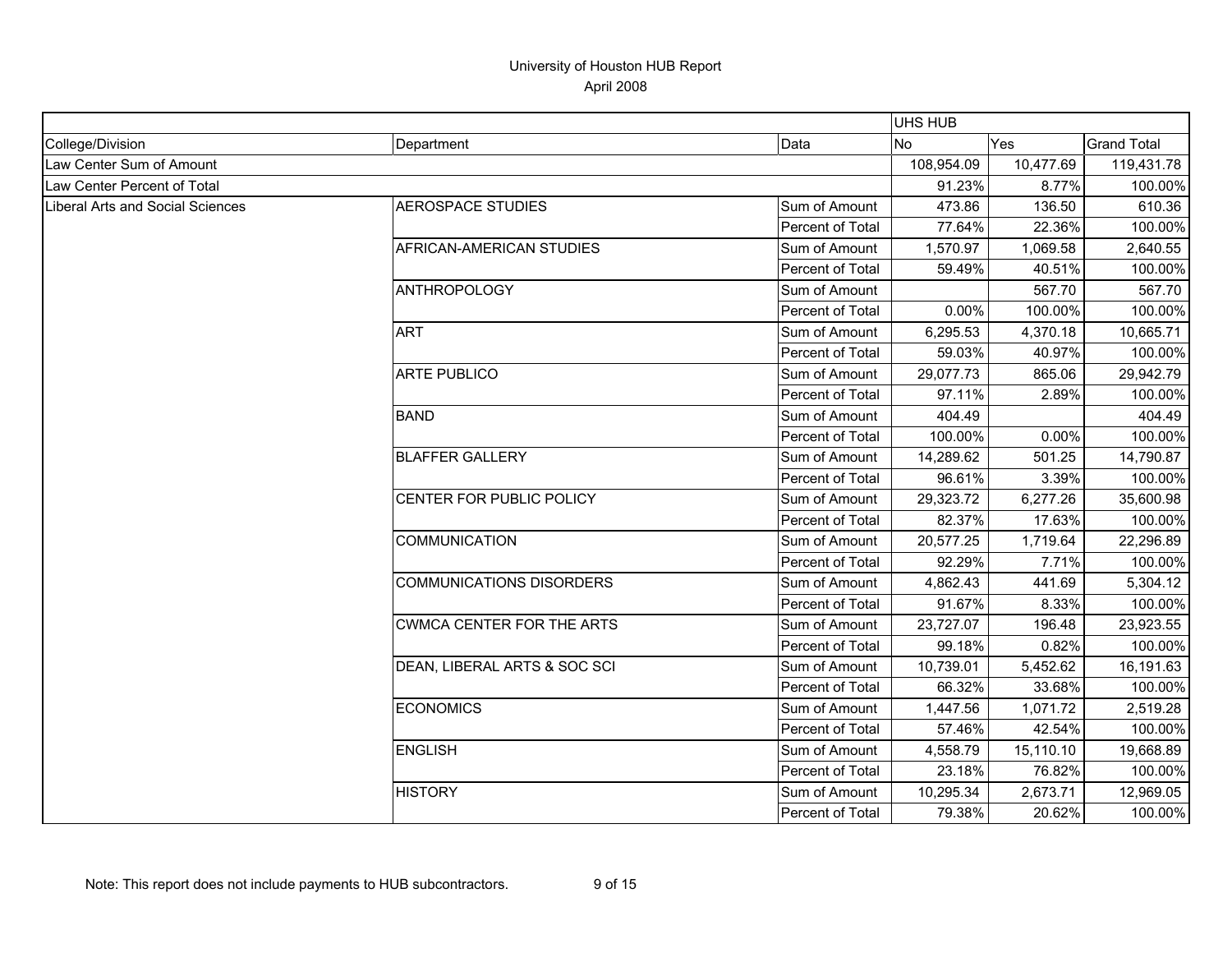|                                                   |                                   |                  | <b>UHS HUB</b> |           |                    |
|---------------------------------------------------|-----------------------------------|------------------|----------------|-----------|--------------------|
| College/Division                                  | Department                        | Data             | <b>No</b>      | Yes       | <b>Grand Total</b> |
| <b>Liberal Arts and Social Sciences</b>           | <b>MEXICAN-AMERICAN STUDIES</b>   | Sum of Amount    | 1,093.90       | 2,531.00  | 3,624.90           |
|                                                   |                                   | Percent of Total | 30.18%         | 69.82%    | 100.00%            |
|                                                   | <b>MILITARY SCIENCE</b>           | Sum of Amount    | 202.95         |           | 202.95             |
|                                                   |                                   | Percent of Total | 100.00%        | 0.00%     | 100.00%            |
|                                                   | MODERN AND CLASSICAL LANGUAGES    | Sum of Amount    | 897.64         | 2,314.37  | 3,212.01           |
|                                                   |                                   | Percent of Total | 27.95%         | 72.05%    | 100.00%            |
|                                                   | <b>MUSIC</b>                      | Sum of Amount    | 52,855.10      | 2,672.15  | 55,527.25          |
|                                                   |                                   | Percent of Total | 95.19%         | 4.81%     | 100.00%            |
|                                                   | PHILOSOPHY                        | Sum of Amount    | 1,346.45       |           | 1,346.45           |
|                                                   |                                   | Percent of Total | 100.00%        | 0.00%     | 100.00%            |
|                                                   | POLITICAL SCIENCE                 | Sum of Amount    | 1,816.10       | 2,649.12  | 4,465.22           |
|                                                   |                                   | Percent of Total | 40.67%         | 59.33%    | 100.00%            |
|                                                   | <b>PSYCHOLOGY</b>                 | Sum of Amount    | 32,242.86      | 3,890.50  | 36,133.36          |
|                                                   |                                   | Percent of Total | 89.23%         | 10.77%    | 100.00%            |
|                                                   | <b>SOCIOLOGY</b>                  | Sum of Amount    | 30.60          | 1,207.03  | 1,237.63           |
|                                                   |                                   | Percent of Total | 2.47%          | 97.53%    | 100.00%            |
|                                                   | <b>THEATRE</b>                    | Sum of Amount    | 17,204.42      | 1,177.59  | 18,382.01          |
|                                                   |                                   | Percent of Total | 93.59%         | 6.41%     | 100.00%            |
|                                                   | <b>WOMEN'S STUDIES PROGRAM</b>    | Sum of Amount    | 3,084.54       |           | 3,084.54           |
|                                                   |                                   | Percent of Total | 100.00%        | 0.00%     | 100.00%            |
|                                                   | <b>WRITING CENTER</b>             | Sum of Amount    | 654.45         | 738.01    | 1,392.46           |
|                                                   |                                   | Percent of Total | 47.00%         | 53.00%    | 100.00%            |
| Liberal Arts and Social Sciences Sum of Amount    |                                   |                  | 269,072.38     | 57,633.26 | 326,705.64         |
| Liberal Arts and Social Sciences Percent of Total |                                   |                  | 82.36%         | 17.64%    | 100.00%            |
| Library                                           | UNIVERSITY LIBRARIES              | Sum of Amount    | 258,379.26     | 6,832.61  | 265,211.87         |
|                                                   |                                   | Percent of Total | 97.42%         | 2.58%     | 100.00%            |
| Library Sum of Amount                             |                                   |                  | 258,379.26     | 6,832.61  | 265,211.87         |
| Library Percent of Total                          |                                   |                  | 97.42%         | 2.58%     | 100.00%            |
| <b>Natural Science and Mathematics</b>            | <b>BIOLOGY &amp; BIOCHEMISTRY</b> | Sum of Amount    | 83,090.19      | 8,951.66  | 92,041.85          |
|                                                   |                                   | Percent of Total | 90.27%         | 9.73%     | 100.00%            |
|                                                   | <b>CAGE INSTITUTE</b>             | Sum of Amount    | 122.16         |           | 122.16             |
|                                                   |                                   | Percent of Total | 100.00%        | 0.00%     | 100.00%            |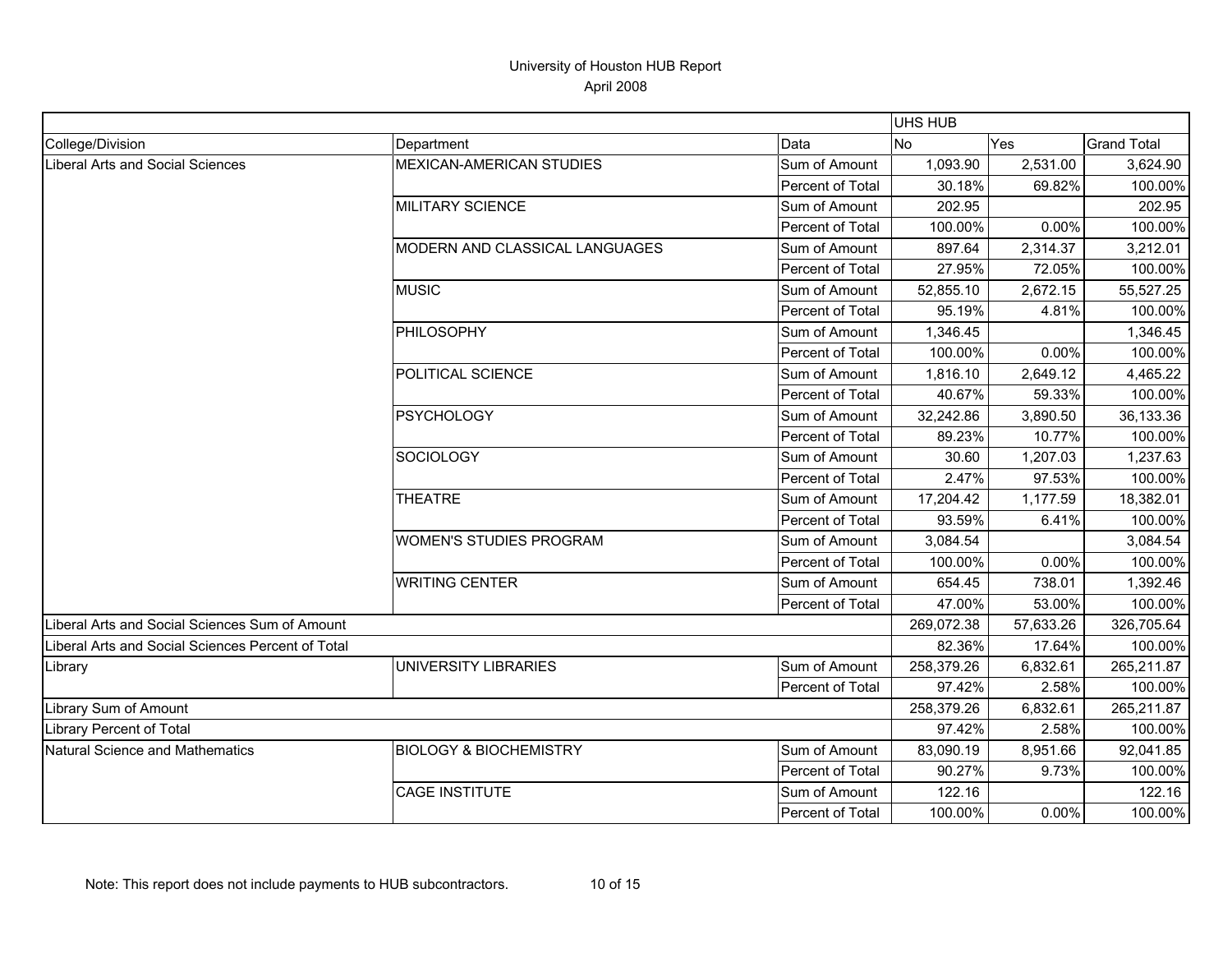|                                                  |                                           |                         | UHS HUB    |           |                    |
|--------------------------------------------------|-------------------------------------------|-------------------------|------------|-----------|--------------------|
| College/Division                                 | Department                                | Data                    | <b>INo</b> | Yes       | <b>Grand Total</b> |
| Natural Science and Mathematics                  | <b>CHEMISTRY</b>                          | Sum of Amount           | 123,527.51 | 18,750.41 | 142,277.92         |
|                                                  |                                           | Percent of Total        | 86.82%     | 13.18%    | 100.00%            |
|                                                  | <b>COMPUTER SCIENCE</b>                   | Sum of Amount           | 6,911.40   | 1,479.17  | 8,390.57           |
|                                                  |                                           | Percent of Total        | 82.37%     | 17.63%    | 100.00%            |
|                                                  | CTR FOR ACADEMIC SUPPORT AND ASSESSMENT   | Sum of Amount           |            | 103.45    | 103.45             |
|                                                  |                                           | <b>Percent of Total</b> | 0.00%      | 100.00%   | 100.00%            |
|                                                  | DEAN, NATURAL SCIENCE & MATHE             | Sum of Amount           | 24,862.10  | 4,634.47  | 29,496.57          |
|                                                  |                                           | Percent of Total        | 84.29%     | 15.71%    | 100.00%            |
|                                                  | <b>GEOLOGY</b>                            | Sum of Amount           | 25,297.97  | 12,365.24 | 37,663.21          |
|                                                  |                                           | Percent of Total        | 67.17%     | 32.83%    | 100.00%            |
|                                                  | <b>IMAQS</b>                              | Sum of Amount           | 8,787.38   |           | 8,787.38           |
|                                                  |                                           | Percent of Total        | 100.00%    | 0.00%     | 100.00%            |
|                                                  | INST FOR THEORETICAL & ENG SCI            | Sum of Amount           | 1,884.20   |           | 1,884.20           |
|                                                  |                                           | Percent of Total        | 100.00%    | 0.00%     | 100.00%            |
|                                                  | <b>MATHEMATICS</b>                        | Sum of Amount           | 25,555.10  | 1,402.90  | 26,958.00          |
|                                                  |                                           | Percent of Total        | 94.80%     | 5.20%     | 100.00%            |
|                                                  | <b>PHYSICS</b>                            | Sum of Amount           | 28,240.72  | 6,443.98  | 34,684.70          |
|                                                  |                                           | Percent of Total        | 81.42%     | 18.58%    | 100.00%            |
| Natural Science and Mathematics Sum of Amount    |                                           |                         | 328,278.73 | 54,131.28 | 382,410.01         |
| Natural Science and Mathematics Percent of Total |                                           |                         | 85.84%     | 14.16%    | 100.00%            |
| Optometry                                        | <b>DEAN, OPTOMETRY</b>                    | Sum of Amount           | 20,441.83  | 8,211.20  | 28,653.03          |
|                                                  |                                           | Percent of Total        | 71.34%     | 28.66%    | 100.00%            |
|                                                  | OPT VISION SCIENCES                       | Sum of Amount           | 63,633.99  | 3,944.50  | 67,578.49          |
|                                                  |                                           | Percent of Total        | 94.16%     | 5.84%     | 100.00%            |
|                                                  | OPTOMETRY CLINIC                          | Sum of Amount           | 15,648.14  | 6,200.52  | 21,848.66          |
|                                                  |                                           | Percent of Total        | 71.62%     | 28.38%    | 100.00%            |
| Optometry Sum of Amount                          |                                           |                         | 99,723.96  | 18,356.22 | 118,080.18         |
| Optometry Percent of Total                       |                                           |                         | 84.45%     | 15.55%    | 100.00%            |
| Pharmacy                                         | <b>CLINICAL PHARMACY &amp; ADMINISTRA</b> | Sum of Amount           | 7,361.36   | 372.53    | 7,733.89           |
|                                                  |                                           | Percent of Total        | 95.18%     | 4.82%     | 100.00%            |
|                                                  | <b>DEAN, PHARMACY</b>                     | Sum of Amount           | 56,504.59  | 13,052.43 | 69,557.02          |
|                                                  |                                           | <b>Percent of Total</b> | 81.23%     | 18.77%    | 100.00%            |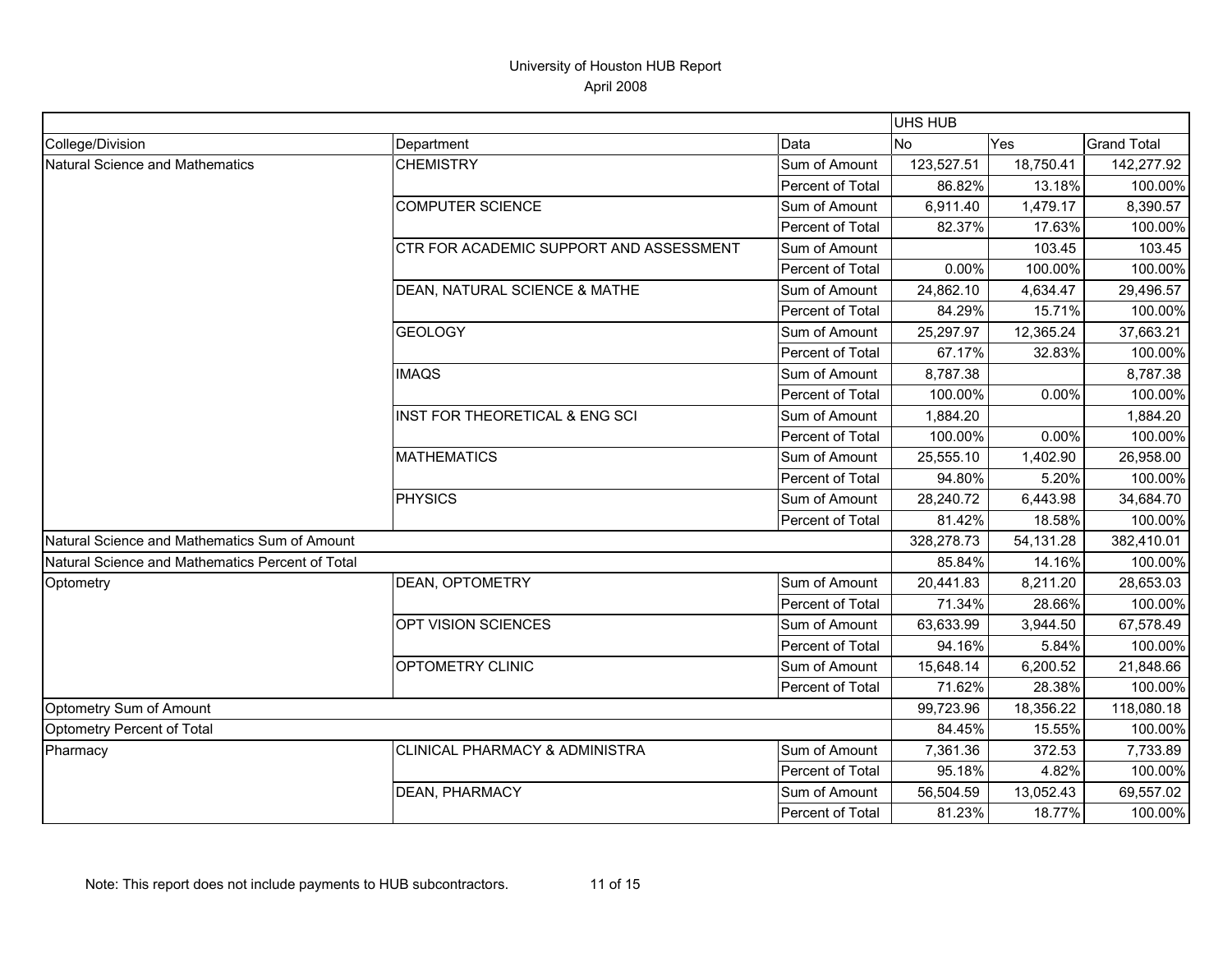|                           |                                    |                  | <b>UHS HUB</b> |           |                    |
|---------------------------|------------------------------------|------------------|----------------|-----------|--------------------|
| College/Division          | Department                         | Data             | No.            | Yes       | <b>Grand Total</b> |
| Pharmacy                  | INSTITUTE FOR DRUG EDUCATION       | Sum of Amount    | 1,406.51       |           | 1,406.51           |
|                           |                                    | Percent of Total | 100.00%        | 0.00%     | 100.00%            |
|                           | PHARMACOLOGICAL & PHARMACEUTIC     | Sum of Amount    | 84,795.33      | 395.71    | 85,191.04          |
|                           |                                    | Percent of Total | 99.54%         | 0.46%     | 100.00%            |
| Pharmacy Sum of Amount    |                                    |                  | 150,067.79     | 13,820.67 | 163,888.46         |
| Pharmacy Percent of Total |                                    |                  | 91.57%         | 8.43%     | 100.00%            |
| Research                  | ANIMAL CARE OPERATIONS             | Sum of Amount    | 16,222.72      | 3,873.69  | 20,096.41          |
|                           |                                    | Percent of Total | 80.72%         | 19.28%    | 100.00%            |
|                           | CENTER FOR ADVANCED MATERIALS      | Sum of Amount    | 9,179.57       |           | 9,179.57           |
|                           |                                    | Percent of Total | 100.00%        | 0.00%     | 100.00%            |
|                           | <b>CMC</b>                         | Sum of Amount    | 315.21         |           | 315.21             |
|                           |                                    | Percent of Total | 100.00%        | 0.00%     | 100.00%            |
|                           | ENVIRONMENTAL INSTIT-HOUSTON       | Sum of Amount    | 32.62          |           | 32.62              |
|                           |                                    | Percent of Total | 100.00%        | 0.00%     | 100.00%            |
|                           | <b>GRANTS AND CONTRACTS</b>        | Sum of Amount    | 633.34         | 193.88    | 827.22             |
|                           |                                    | Percent of Total | 76.56%         | 23.44%    | 100.00%            |
|                           | <b>HOUSTON COASTAL CENTER</b>      | Sum of Amount    | 144.32         |           | 144.32             |
|                           |                                    | Percent of Total | 100.00%        | 0.00%     | 100.00%            |
|                           | INSTITUTE FOR SPACE SYSTEMS        | Sum of Amount    | 623.18         |           | 623.18             |
|                           |                                    | Percent of Total | 100.00%        | 0.00%     | 100.00%            |
|                           | OFFICE OF TECHNOLOGY MANAGEMEN     | Sum of Amount    | 18,003.11      | 798.19    | 18,801.30          |
|                           |                                    | Percent of Total | 95.75%         | 4.25%     | 100.00%            |
|                           | <b>RESEARCH DIVISION OFFICE</b>    | Sum of Amount    | 9,345.73       | 19,601.23 | 28,946.96          |
|                           |                                    | Percent of Total | 32.29%         | 67.71%    | 100.00%            |
|                           | <b>RESEARCH FINANCIAL SERVICES</b> | Sum of Amount    | 599.23         | 31.50     | 630.73             |
|                           |                                    | Percent of Total | 95.01%         | 4.99%     | 100.00%            |
|                           | <b>RESEARCH INFORMATION CENTER</b> | Sum of Amount    | 11,327.82      | 62,075.78 | 73,403.60          |
|                           |                                    | Percent of Total | 15.43%         | 84.57%    | 100.00%            |
|                           | RESEARCH POLICIES/COMP/COMMITT     | Sum of Amount    | 202.92         | 188.26    | 391.18             |
|                           |                                    | Percent of Total | 51.87%         | 48.13%    | 100.00%            |
|                           | <b>RESEARCH SERVICES</b>           | Sum of Amount    | 6,500.00       | 329.12    | 6,829.12           |
|                           |                                    | Percent of Total | 95.18%         | 4.82%     | 100.00%            |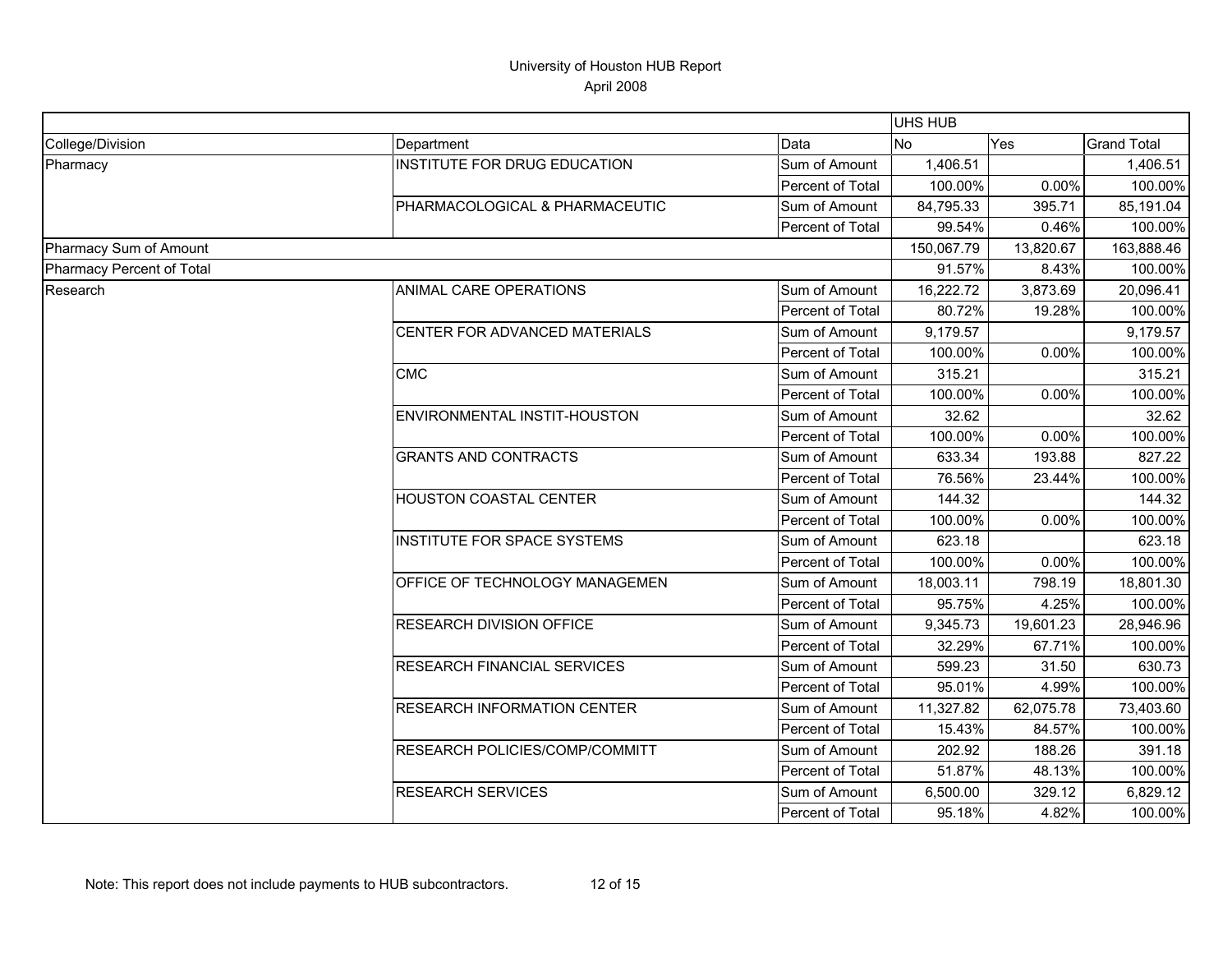|                           |                                       |                         | <b>UHS HUB</b> |           |                    |
|---------------------------|---------------------------------------|-------------------------|----------------|-----------|--------------------|
| College/Division          | Department                            | Data                    | <b>No</b>      | Yes       | <b>Grand Total</b> |
| Research                  | SPACE VACUUM EPITAXY CENTER           | Sum of Amount           | 670.85         |           | 670.85             |
|                           |                                       | Percent of Total        | 100.00%        | 0.00%     | 100.00%            |
|                           | SUPER CONDUCT & ADV MATERIALS         | Sum of Amount           | 3,243.83       |           | 3,243.83           |
|                           |                                       | <b>Percent of Total</b> | 100.00%        | 0.00%     | 100.00%            |
|                           | <b>TCSUH</b>                          | Sum of Amount           | 24,024.78      | 866.61    | 24,891.39          |
|                           |                                       | Percent of Total        | 96.52%         | 3.48%     | 100.00%            |
|                           | <b>TIMES</b>                          | Sum of Amount           | 22,887.48      | 2,300.40  | 25,187.88          |
|                           |                                       | Percent of Total        | 90.87%         | 9.13%     | 100.00%            |
|                           | TX LEARNING/COMPUTATIONAL CTR         | Sum of Amount           | 34,035.38      | 3,073.83  | 37,109.21          |
|                           |                                       | Percent of Total        | 91.72%         | 8.28%     | 100.00%            |
| Research Sum of Amount    |                                       |                         | 157,992.09     | 93,332.49 | 251,324.58         |
| Research Percent of Total |                                       |                         | 62.86%         | 37.14%    | 100.00%            |
| <b>Student Affairs</b>    | <b>CAMPUS ACTIVITIES</b>              | Sum of Amount           | 33,633.59      | 4,000.19  | 37,633.78          |
|                           |                                       | Percent of Total        | 89.37%         | 10.63%    | 100.00%            |
|                           | <b>CAMPUS RECREATION</b>              | Sum of Amount           | 25,993.06      | 13,469.51 | 39,462.57          |
|                           |                                       | Percent of Total        | 65.87%         | 34.13%    | 100.00%            |
|                           | CENTER FOR STUDENTS W/DISABILI        | Sum of Amount           | 34,579.82      | 5,856.84  | 40,436.66          |
|                           |                                       | Percent of Total        | 85.52%         | 14.48%    | 100.00%            |
|                           | CHILD CARE CENTER                     | Sum of Amount           | 10,551.88      | 317.05    | 10,868.93          |
|                           |                                       | Percent of Total        | 97.08%         | 2.92%     | 100.00%            |
|                           | COUNSELING AND PSYCH SVCS             | Sum of Amount           | 960.46         | 860.90    | 1,821.36           |
|                           |                                       | Percent of Total        | 52.73%         | 47.27%    | 100.00%            |
|                           | <b>DEAN OF STUDENTS</b>               | Sum of Amount           | 3,295.06       |           | 3,295.06           |
|                           |                                       | Percent of Total        | 100.00%        | 0.00%     | 100.00%            |
|                           | INT'L STUDENT & SCHOLAR SERVIC        | Sum of Amount           | 237.76         | 235.21    | 472.97             |
|                           |                                       | Percent of Total        | 50.27%         | 49.73%    | 100.00%            |
|                           | LEARNING AND ASSESSMENT SVCS          | Sum of Amount           | 721.24         | 41.80     | 763.04             |
|                           |                                       | Percent of Total        | 94.52%         | 5.48%     | 100.00%            |
|                           | <b>LEARNING SUPPORT SERVICES</b>      | Sum of Amount           | 972.95         | 469.32    | 1,442.27           |
|                           |                                       | Percent of Total        | 67.46%         | 32.54%    | 100.00%            |
|                           | <b>RESIDENTIAL LIFE &amp; HOUSING</b> | Sum of Amount           | 54,548.61      | 8,934.40  | 63,483.01          |
|                           |                                       | Percent of Total        | 85.93%         | 14.07%    | 100.00%            |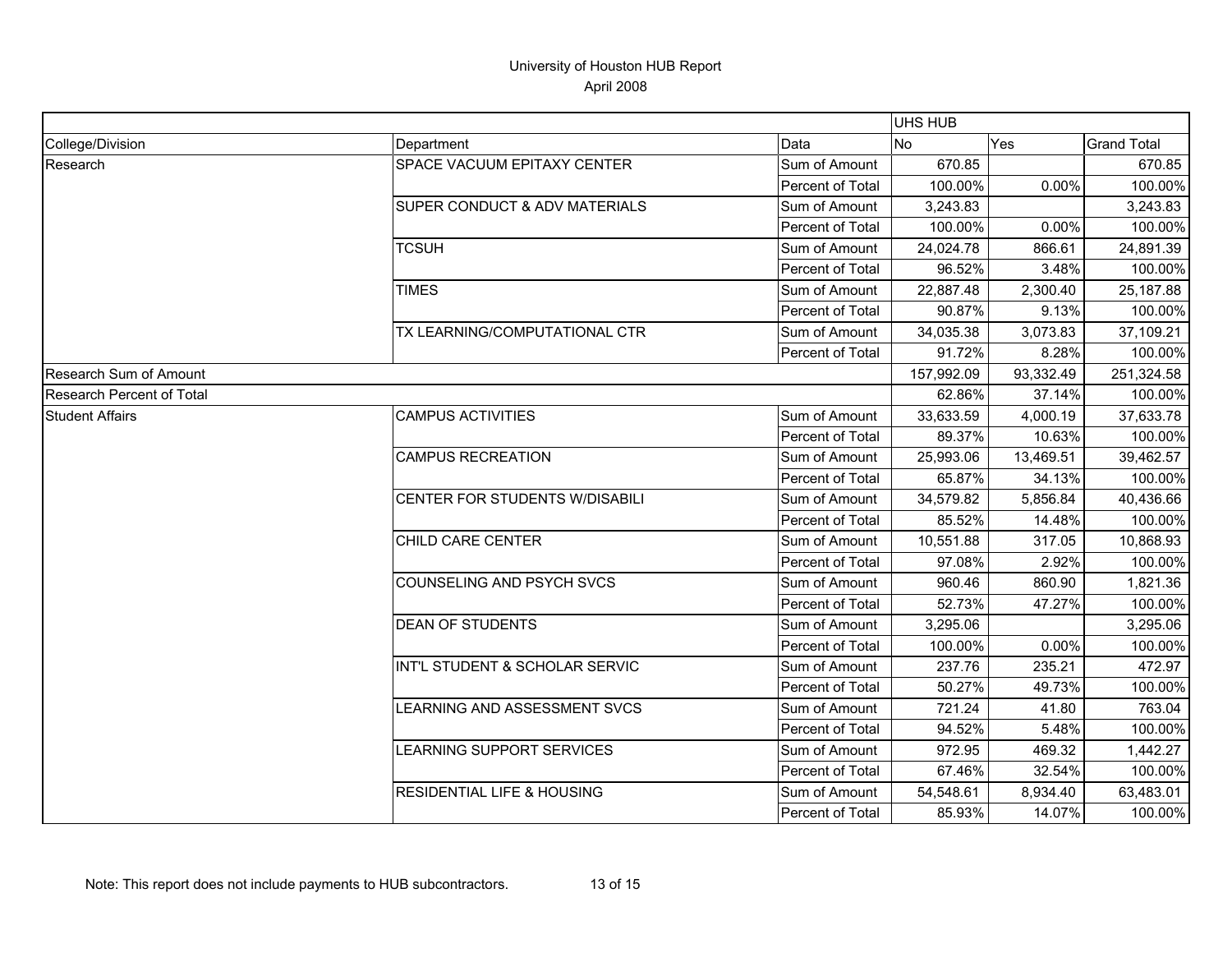|                                         |                                         |                         | <b>UHS HUB</b> |           |                    |
|-----------------------------------------|-----------------------------------------|-------------------------|----------------|-----------|--------------------|
| College/Division                        | Department                              | Data                    | INo.           | Yes       | <b>Grand Total</b> |
| <b>Student Affairs</b>                  | <b>STUDENT AFFAIRS</b>                  | Sum of Amount           | 14,695.20      | 1,790.38  | 16,485.58          |
|                                         |                                         | Percent of Total        | 89.14%         | 10.86%    | 100.00%            |
|                                         | STUDENT HEALTH CENTER                   | Sum of Amount           | 7,278.23       | 4,408.47  | 11,686.70          |
|                                         |                                         | Percent of Total        | 62.28%         | 37.72%    | 100.00%            |
|                                         | STUDENT PHARMACY                        | Sum of Amount           | 4,589.50       |           | 4,589.50           |
|                                         |                                         | <b>Percent of Total</b> | 100.00%        | 0.00%     | 100.00%            |
|                                         | <b>STUDENT PUBLICATIONS</b>             | Sum of Amount           | 3,145.00       | 385.96    | 3,530.96           |
|                                         |                                         | Percent of Total        | 89.07%         | 10.93%    | 100.00%            |
|                                         | UNIVERSITY CAREER SERVICES              | Sum of Amount           | 1,489.73       | 368.52    | 1,858.25           |
|                                         |                                         | Percent of Total        | 80.17%         | 19.83%    | 100.00%            |
|                                         | UNIVERSITY CENTER                       | Sum of Amount           | 32,731.70      | 4,719.50  | 37,451.20          |
|                                         |                                         | Percent of Total        | 87.40%         | 12.60%    | 100.00%            |
|                                         | UNIVERSITY TESTING SERVICES             | Sum of Amount           | 6,041.13       | 1,298.86  | 7,339.99           |
|                                         |                                         | Percent of Total        | 82.30%         | 17.70%    | 100.00%            |
|                                         | <b>VETERAN SERVICES</b>                 | Sum of Amount           | 180.45         | 232.03    | 412.48             |
|                                         |                                         | Percent of Total        | 43.75%         | 56.25%    | 100.00%            |
| Student Affairs Sum of Amount           |                                         |                         | 235,645.37     | 47,388.94 | 283,034.31         |
| <b>Student Affairs Percent of Total</b> |                                         |                         | 83.26%         | 16.74%    | 100.00%            |
| Technology                              | CENTER FOR APPLIED TECHNOLOGY           | Sum of Amount           | 7,210.00       |           | 7,210.00           |
|                                         |                                         | Percent of Total        | 100.00%        | 0.00%     | 100.00%            |
|                                         | CENTER FOR FUTURE OF HEALTH             | Sum of Amount           | 6,297.68       |           | 6,297.68           |
|                                         |                                         | Percent of Total        | 100.00%        | 0.00%     | 100.00%            |
|                                         | CENTER FOR TECHNOLOGY LITERACY          | Sum of Amount           | 536.85         |           | 536.85             |
|                                         |                                         | Percent of Total        | 100.00%        | 0.00%     | 100.00%            |
|                                         | DEAN, TECHNOLOGY                        | Sum of Amount           | 10,549.40      | 28,695.75 | 39,245.15          |
|                                         |                                         | Percent of Total        | 26.88%         | 73.12%    | 100.00%            |
|                                         | <b>ENGINEERING TECHNOLOGY</b>           | Sum of Amount           | 6,627.71       | 403.10    | 7,030.81           |
|                                         |                                         | Percent of Total        | 94.27%         | 5.73%     | 100.00%            |
|                                         | HUMAN DEVELOP AND CONSUMER SCI          | Sum of Amount           | 8,118.80       | 2,873.50  | 10,992.30          |
|                                         |                                         | Percent of Total        | 73.86%         | 26.14%    | 100.00%            |
|                                         | <b>INFORMATION &amp; LOGISTICS TECH</b> | Sum of Amount           | 10,856.88      | 2,929.72  | 13,786.60          |
|                                         |                                         | Percent of Total        | 78.75%         | 21.25%    | 100.00%            |